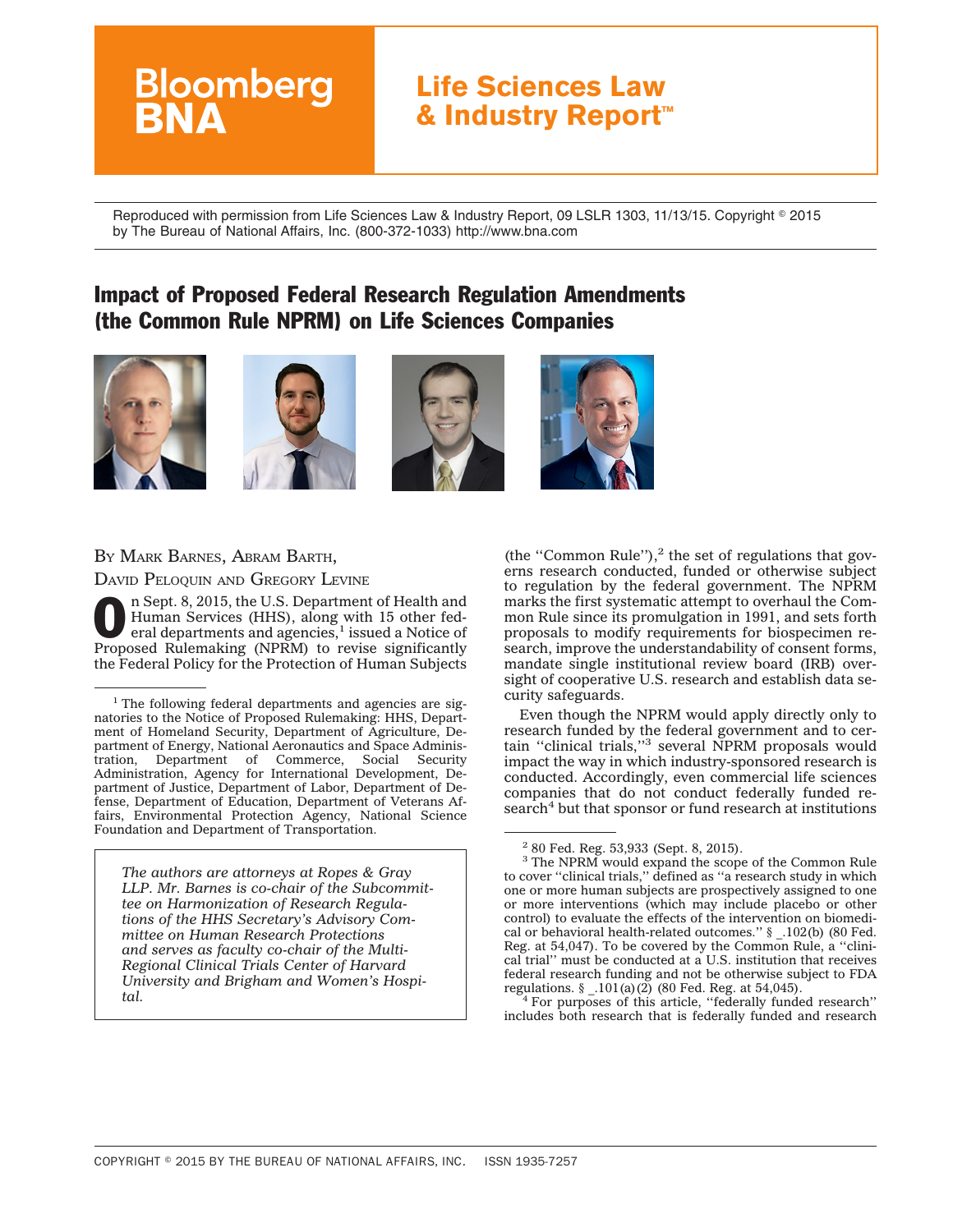conducting any federally funded research, should pay close attention to how these proposed revisions could affect their research efforts. Moreover, according to the NPRM, ''FDA intends to modify its regulations in light of this NPRM, to the extent appropriate, considering its unique statutory framework and regulatory mission."<sup>5</sup> Thus, life sciences companies that sponsor or conduct research subject to FDA jurisdiction, despite not being directly subject to the Common Rule, should anticipate that FDA regulations will follow suit, unless otherwise prohibited by the Federal Food, Drug, and Cosmetic Act, or other enabling statute for FDA regulations, or if misaligned with the agency's mission. The NPRM therefore presents considerable implications for a wide range of stakeholders across the life sciences industry, including drug, device and biological product manufacturers.

#### **Background**

Since 1991, the nature, volume and settings of clinical research have undergone sizable shifts.<sup>6</sup> While much biomedical research continues to be conducted in academic medical centers, more research is being conducted in outpatient clinics and in physician group practices, as well as in clinical care settings that combine an individual's research and medical data. In addition, the number of biospecimen repositories and large clinical databases has risen dramatically. Research is also expanding in geographic scope, with studies often conducted at multiple domestic and international sites and across research networks. Further, new technologies, including genomic sequencing, are rapidly increasing the data to which investigators have access. Correspondingly, the nature of risks has shifted. Researchers may not interact directly with research subjects, instead analyzing information obtained from medical records, administrative claims data and existing biospecimens stored in repositories, which transfers the risks from physical harms to informational concerns related to privacy and confidentiality.

On July 26, 2011, the Office of the Secretary of HHS, in coordination with the Executive Office of the President's Office of Science and Technology Policy, published an advance notice of proposed rulemaking (ANPRM) requesting comment on 74 questions related to how current regulations for protecting human subjects in research could be modernized and revised to become more effective in the current research context.<sup>7</sup> In response, HHS received over  $1,000$  comments, $8$  and revised the proposal based, in part, on the public input.

The NPRM aims to ''better protect human subjects involved in research, while facilitating valuable research and reducing burden, delay, and ambiguity for investigators.''9 Like the ANPRM, the NPRM actively seeks public input on numerous proposals and questions, recognizing that public trust in medical research is essential to its success.<sup>10</sup> The 90-day comment period is set to close on Dec. 7,  $2015$ ,<sup>11</sup> unless it is extended.<sup>12</sup>

## Significant Proposed NPRM Changes and Implications for Life Sciences Companies

#### I. Informed Consent (§ \_.116)

The NPRM proposes significant changes to the content and process of consent for research that would be subject to the Common Rule, in an effort to facilitate a prospective subject's decision about whether to participate in research.<sup>13</sup>

To streamline and shorten consent forms, the NPRM would require that information in consent forms be organized and presented in a way that does not merely provide lists of isolated facts, but rather facilitates the prospective subject's understanding of the reasons why one might, or might not, want to participate.<sup>14</sup> When obtaining informed consent, the NPRM would require that the investigator present first the Common Rulerequired information, before providing any other information to the subject, which would be included in an appendix.15 In addition, the NPRM would require that consent forms provide information that a reasonable person would want to know in order to make an informed decision about whether to participate.<sup>16</sup> This standard (derived from tort law) may impose further disclosures beyond the required elements, depending on the nature, risks, benefits and alternatives of the study.

Regarding future research uses of data, the NPRM would introduce a new basic element related to the potential for downstream transfer and research use of deidentified data. Specifically, the NPRM would require consent forms to disclose to subjects either that: (i) identifiers might be removed from the data and that the non-identified data could be used for future research studies or distributed to another investigator for future research studies without additional informed consent from the subject; or (ii) subject's data collected as part of the research would not be used or distributed for future research studies, even in a non-identified form.<sup>17</sup>

Further, the NPRM proposes three new additional elements to be included in consent forms when appropriate: (i) in regard to future research use of biospecimens, a statement that the subject's biospecimens may be used for commercial profit and whether the subject will or will not share in this commercial profit<sup>18</sup>; (ii) a statement whether clinically relevant research results, including individual research results, will be disclosed to

<sup>11</sup> *Id.* <sup>12</sup> See, e.g., 76 Fed. Reg. 54,408 (Sept. 1, 2011) (public comments on the ANPRM initially were requested by Sept. 26, 2011, but in response to public requests for an extension, HHS extended the comment period until Oct. 26, 2011).<br><sup>13</sup> 80 Fed. Reg. at 53,969.<br><sup>14</sup> § ..116 (80 Fed. Reg. at 54,052).<br><sup>15</sup> *Id.*<br><sup>17</sup> § ..116(a)(9) (80 Fed. Reg. at 54,053).<br><sup>18</sup> § ..116(b)(7) (80 Fed. Reg. at 54,053).

that would be subject to the Common Rule because it constitutes a ''clinical trial'' conducted at a U.S. institution that receives federal research funding and is not otherwise subject to

 $^{5}$  80 Fed. Reg. at 53,981.<br> $^{6}$  See 80 Fed. Reg. at 53,938.

<sup>&</sup>lt;sup>7</sup> 76 Fed. Reg. 44,512 (July 26, 2011).

<sup>8</sup> *See* 80 Fed. Reg. at 54,033; Cardigan RJ, Nelson DK, Henderson GE, et al. Public Comments on Proposed Regulatory Reforms That Would Impact Biospecimen Research: The Good, the Bad, and the Puzzling. *IRB: Ethics & Human Research* 2015;37(5):1-10.

 $^{9}$  80 Fed. Reg. at 53,933.<br> $^{10}$  80 Fed. Reg. at 53,936.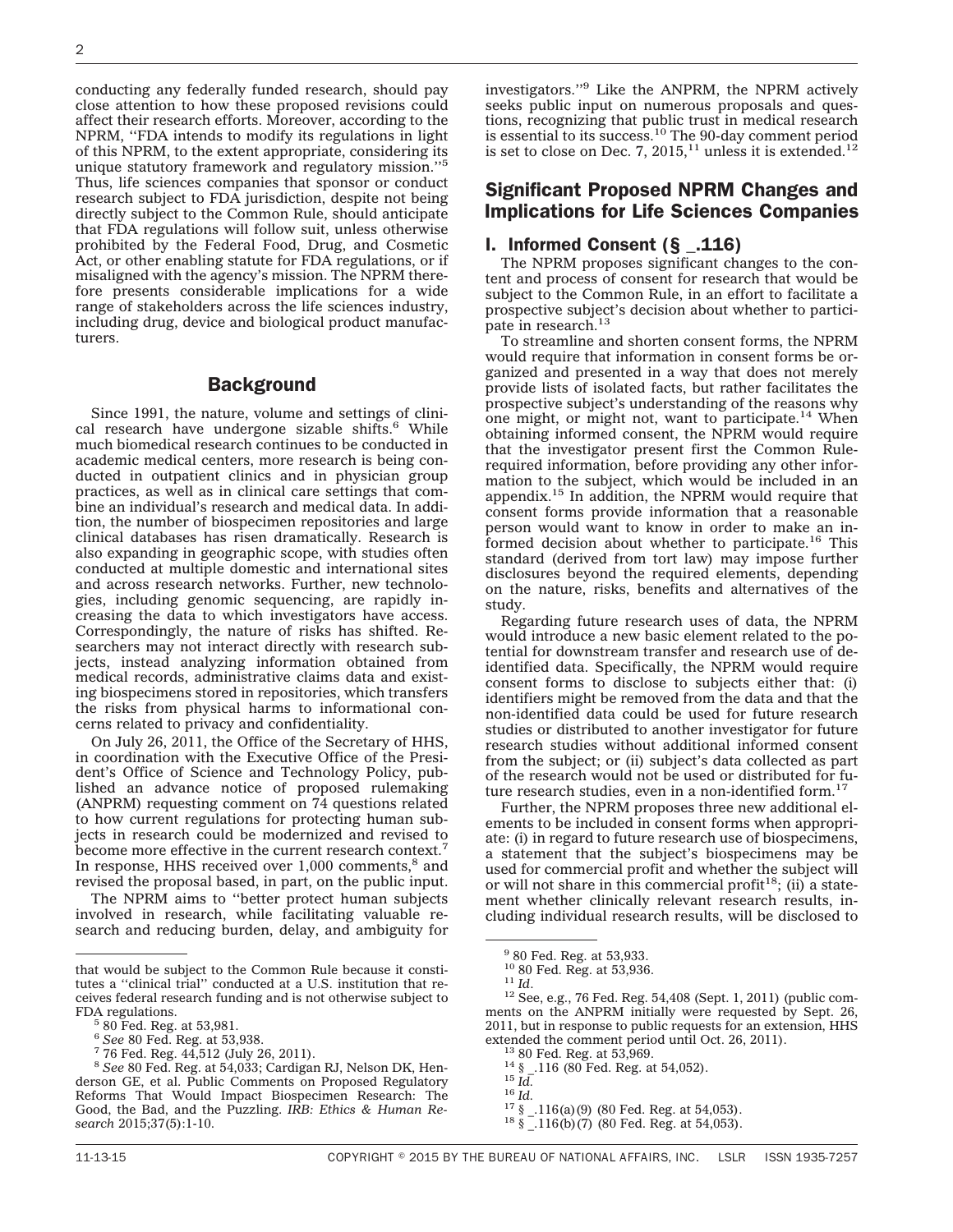subjects, and if so, under what conditions<sup>19</sup>; and (iii) an option for the subject to consent, or refuse to consent, to investigators re-contacting the subject to seek additional information or biospecimens or to discuss participation in another research study.20

The NPRM also seeks to increase transparency and facilitate the development of more informative and meaningful consent forms. To that end, the NPRM proposes to require that a copy of the final version of the consent form for clinical trials conducted or supported by a Common Rule department or agency be posted on a publicly available Federal website.<sup>21</sup> Within 60 days after a trial closes to recruitment, the posting would include the consent document, the name of the clinical trial and information about whom to contact for additional details.<sup>22</sup> The NPRM explains that the primary purpose of this mandate is to improve the quality of consent forms for research subject to the Common Rule by assuring that such documents become subject to public scrutiny.<sup>23</sup> With knowledge that consent forms would become publicly available, albeit redacted for any proprietary or subject-level data, and thus subject to close analysis by academic researchers, the federal government and plaintiffs attorneys, researchers and research institutions may begin authoring the documents with even more of a risk-management perspective. In turn, research institutions, such as large academic medical centers, probably will begin to adopt template informed consent forms for their federally sponsored research studies, and such templates will predictably be preferred also for industry sponsored studies. Life sciences companies that sponsor clinical trials therefore should be prepared to be presented with consent forms that reflect the new NPRM provisions, if the NPRM is finalized in its current form, and it would not be surprising if, after a period of transition, industry practice in drafting informed consent forms begins to conform to the new provisions applicable to federally funded research. Moreover, if, as is anticipated, FDA conforms its own regulations to the ultimately adopted NPRM changes, to the extent consistent with FDA statute and regulatory mission, then these consent form content and presentation requirements would be directly applicable to industry sponsored studies.

## II. Expanding 'Human Subject' to Cover All Biospecimens, Even De-Identified Biospecimens  $(\S_$  \_.102(e)(1))

At present, the Common Rule does not apply to the research use of de-identified biospecimens because the current regulatory definition of ''human subject'' means ''a living individual about whom an investigator (whether professional or student) conducting research obtains data through intervention or interaction with the individual, or identifiable private information.''24 HHS does not consider research involving only coded biospecimens to meet the current definition of ''human subject" if: (i) the biospecimens were not collected specifically for the proposed research through interaction

or intervention with living individuals, and (ii) the investigator(s) cannot readily ascertain the identity of the individual(s) to whom the coded biospecimens pertain—because, for example, the investigators and the holder of the key enter into an agreement prohibiting the release of the key to the investigators, or there are IRB-approved written policies for a repository that prohibit the release of the key to the investigators.<sup>2</sup>

The NPRM would expand the scope of ''human subject'' to cover all biospecimen collections for research and all research uses of biospecimens, regardless of whether the biospecimens are identifiable or deidentified, if those biospecimens are collected or used in federally funded research. $26$  As a consequence, under the NPRM, the storage, maintenance and secondary research use of biospecimens could be exempt from the Common Rule if the research satisfies, among other provisions, broad consent, limited IRB review<sup>27</sup> and data security protection requirements.<sup>28</sup> If the investigator anticipates that individual research results will be returned to a research subject, the biospecimen research cannot be exempted and instead must be reviewed by the IRB, and standard informed consent for the research must be obtained.<sup>29</sup>

#### III. Broad Consent for Storage, Maintenance and Secondary Research Use of Biospecimens  $(\S$  .116(c))

Under the NPRM, broad consent for future research use of biospecimens would include certain basic elements, additional elements, and new elements. For the storage, maintenance, or secondary research use of the biospecimens to be exempt, an HHS-provided broad consent template must be used and obtained from the human sources of the biospecimens.<sup>30</sup> Although these requirements, as stated above, largely apply only to federally funded research, life sciences companies receiving biospecimens that were collected in federally funded research will be required to adhere to the Common Rule's requirements of IRB review and data security safeguards.<sup>31</sup>

The existing basic elements for informed consent generally that must also be included in broad consent are: (i) a description of reasonably foreseeable risks or discomforts; (ii) a description of any benefits to the subject or to others that may reasonably be expected; (iii) a statement describing the extent, if any, to which confi-

<sup>&</sup>lt;sup>19</sup> § -.116(b) (8) (80 Fed. Reg. at 54,053).<br>
<sup>20</sup> § -.116(b) (9) (80 Fed. Reg. at 54,053).<br>
<sup>21</sup> § -.116(h) (80 Fed. Reg. at 54,054).<br>
<sup>22</sup> § -.116(h) (80 Fed. Reg. at 54,054-54,055).<br>
<sup>23</sup> 80 Fed. Reg. at 53,936.<br>
<sup>24</sup>

<sup>25</sup> ''OHRP Guidance on Research Involving Coded Private Information or Biological Specimens,'' Oct. 16, 2008 (available

<sup>&</sup>lt;sup>26</sup> See footnote 4.  $\frac{26}{27}$  Under the NPRM, limited IRB review would entail only an IRB's determination that: (i) procedures for obtaining broad consent for storage, maintenance and secondary research use of biospecimens will be conducted in accordance with the first paragraph of § \_.116, and (ii) if there will be a change for research purposes in the way the biospecimens are stored or maintained, that the privacy and information protection standards are satisfied for the creation of any related storage data-<br>base or repository.  $\S$  \_111(a)(9) (80 Fed. Reg. at 54,051).

<sup>&</sup>lt;sup>28</sup> §  $-104(f)$  (80 Fed. Reg. at 54,049).<br><sup>29</sup> §  $-104(f)$  (2) (ii) (80 Fed. Reg. at 54,049).<br><sup>30</sup> §  $-104(f)$  (80 Fed. Reg. at 54,049) and §  $-116(d)$  (80 Fed. Reg. at 54,054) (if the HHS-established broad consent template is not used, the broad consent and the secondary research use would be subject to IRB review (80 Fed. Reg. at 53,966)). <sup>31</sup> § .105(c) (80 Fed. Reg. at 54,049-54,050).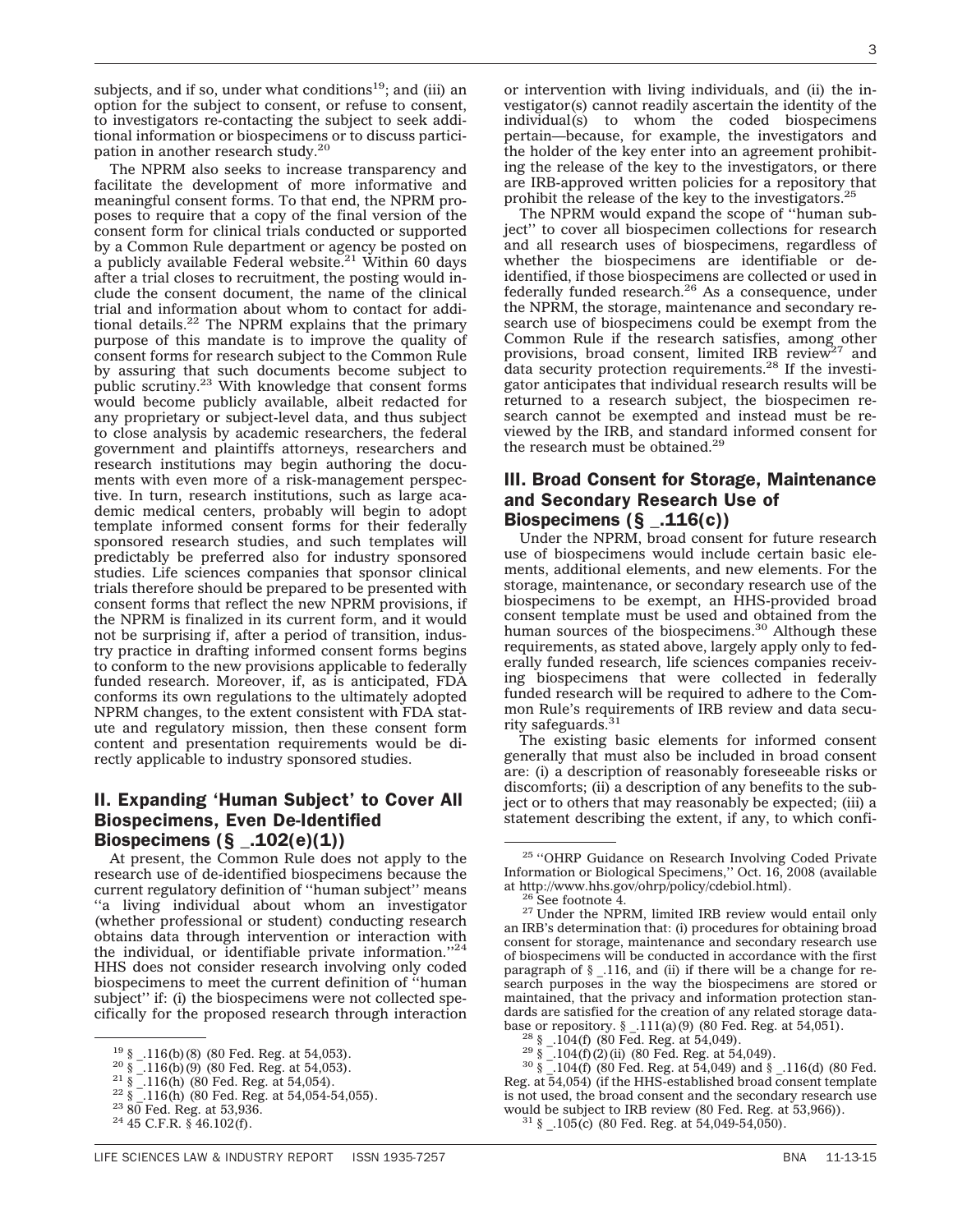dentiality of records identifying the subject will be maintained; and (iv) an explanation of whom to contact for answers to pertinent questions about the research and subjects' rights, and whom to contact in the event of research-related injury.

The NPRM proposes new additional elements applicable to all informed consent when appropriate (as described above), which also must be included in the socalled ''broad consent'': (i) a statement that the subject's biospecimens may be used for commercial profit and whether the subject will or will not share in this commercial profit; (ii) a statement explaining whether clinically relevant research results, including individual research results, will be disclosed to subjects, and if so, under what conditions; and (iii) an option for the subject to consent, or refuse to consent, to investigators recontacting the subject to seek additional information or biospecimens or to discuss participation in another research study.

The NPRM further prescribes certain consent elements unique and specific to broad consent, including: (1) a general description of (i) the types of research that may be conducted with biospecimens/information, (ii) the information that is expected to be generated from the research, (iii) the types of biospecimens/information that might be used in research and (iv) the types of institutions that might conduct research with the biospecimens/information; (2) a clear description of the types of biospecimens or information that were or will be collected and the period of time during which biospecimen or information collection will occur<sup>32</sup>; (3) a description of the period of time during which an investigator can continue to conduct research on the biospecimens/information (can be indefinite); (4) a statement that subjects may at any time and without penalty or loss of benefits, withdraw consent, if feasible, for research use or distribution of the subject's information or biospecimens, though data or biospecimens already distributed for research use may not be retrieved; and (5) an option, if relevant, for an adult subject to consent or refuse to consent to the inclusion of the subject's data, with removal of the identifiers listed in the Health Insurance Portability and Accountability Act (HIPAA) Privacy Rule, in a database that is publicly available and openly accessible to anyone.

If the NPRM is finalized as is, research institutions such as academic medical centers likely will start implementing an infrastructure for broad consent for biospecimen collection subject to the Common Rule, and such institutions may adopt a broad consent template for all biospecimen collections, even if the collection is part of routine biospecimen retention for standard of care tests and procedures or is being sponsored and funded by a life sciences company. Only this across-theboard approach to obtaining prospective consent for future uses of biospecimens would preserve the ability of an institution to use those biospecimens for future research funded by federal agencies or departments.

#### IV. Waiver of Consent

The NPRM proposes to add a new generally applicable waiver criterion that would permit waiver of consent for research involving access to or use of identifiable biospecimens or identifiable information only if the research could not practicably be carried out without accessing or using identifiers.<sup>33</sup> The criterion is modeled on the HIPAA Privacy Rule, which establishes as a criterion for waiver of HIPAA authorization that the research could not practicably be conducted without access to and use of the protected health information.<sup>34</sup>

Additional, more stringent waiver conditions would apply to research involving biospecimens. Specifically, the NPRM proposes that (i) there be ''compelling scientific reasons'' for the research use of the biospecimens, and (ii) the research could not be conducted with other biospecimens for which informed consent was or could be obtained.35 The NPRM proposes that the Common Rule prohibit IRBs from waiving informed consent if individuals were asked and refused to provide broad consent to the storage and maintenance for secondary research use of biospecimens and identifiable private information. This requirement would, in turn, require not simply that broad consents be obtained and preserved, but that refusals to give broad consent must be tracked until the deaths of each patient who refused consent. Otherwise, it would be impossible to assure, in a waiver application, that all human sources of the biospecimens in question had not refused a broad consent.

The NPRM does not elucidate the ''compelling'' standard, although it states that waiver under these more rigorous standards would be granted only ''in very rare circumstances.''36 Under what conditions exploratory research, for example, could meet this criterion remains unclear. Also, to determine whether a research project could be conducted using other biospecimens for which consent has been or could be obtained would create a considerable due diligence effort and present logistical challenges for a researcher to survey all potential biobanks and determine the availability of the banked biospecimens.

Finally, although current FDA regulations lack a general provision for waiver of informed consent for minimal risk research, the recently passed House version of the 21<sup>st</sup> Century Cures Act would grant FDA statutory authority to promulgate a general waiver of consent provision for minimal risk research, with appropriate safeguards in place to protect subjects' rights, safety and welfare.37 In light of these NPRM waiver criteria, even the addition of an FDA waiver of consent might be of little help to life sciences companies and their funded researchers, if FDA ultimately adopts waiver criteria that are the same as those set forth in the NPRM.

<sup>&</sup>lt;sup>32</sup> This may include all biospecimens and information from the subject's medical record or other records existing at the institution at the time informed consent is sought. In addition, for biospecimens or information initially collected for nonresearch purposes, the period of time during which biospecimen or information collection will occur cannot exceed 10 years from the date of consent. For research involving children as subjects, that time period cannot exceed 10 years after parental permission is obtained or until the child reaches the legal age for consent to the treatments or procedures involved in the research, whichever time period is shorter.  $\S$  .116(c)(1)(ii) (80 Fed. Reg. at 54,053).

<sup>&</sup>lt;sup>33</sup> §  $\_$ .116(f)(1)(iii) (80 Fed. Reg. at 54,049).<br><sup>34</sup> 45 C.F.R. § 164.512(i)(2)(ii)(C).<br><sup>35</sup> §  $\_$ .116(f)(2) (80 Fed. Reg. at 54,054).<br><sup>36</sup> 80 Fed. Reg. at 53,937.<br><sup>37</sup> H.R. 6, 114th Cong. § 2263 (2015).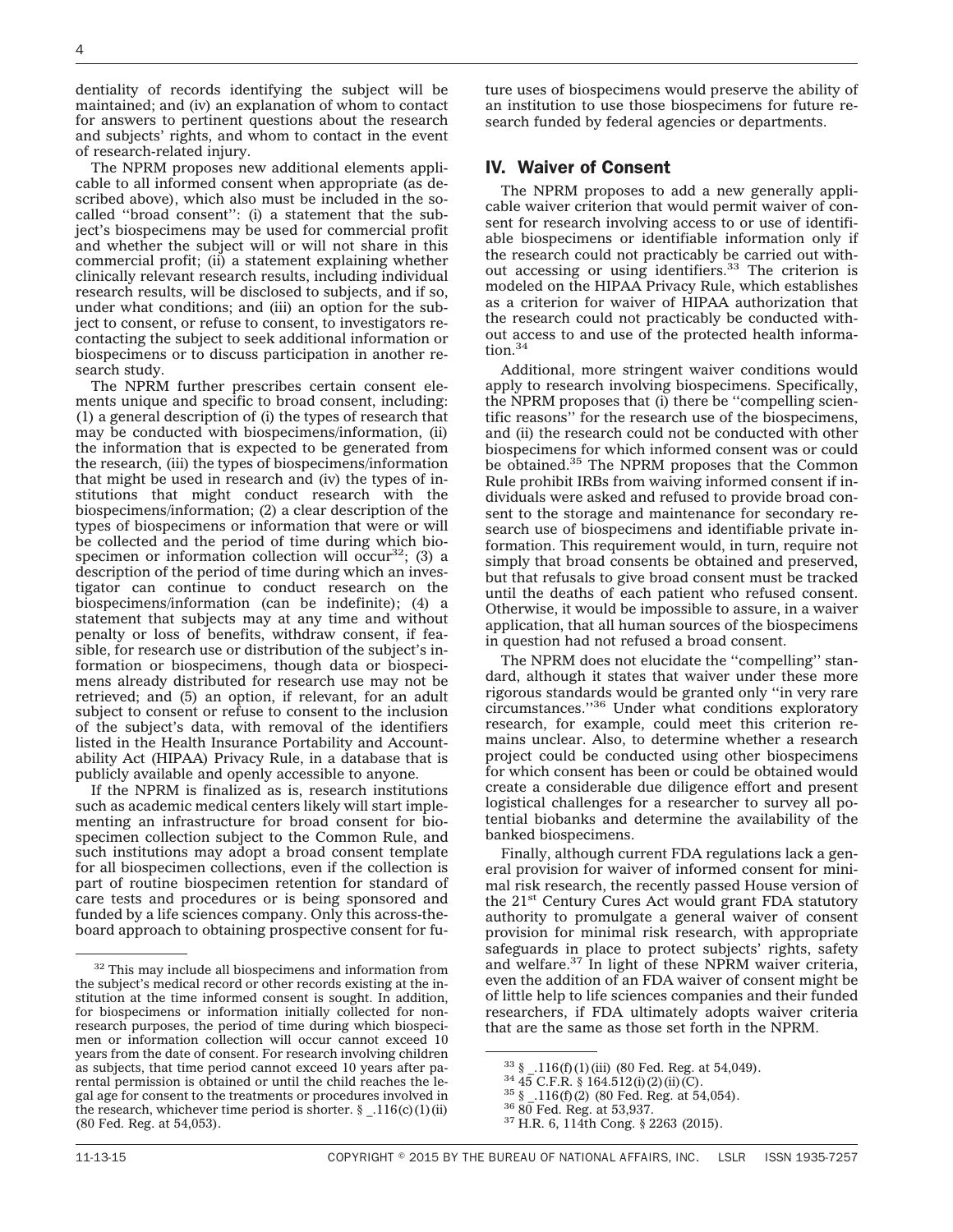#### V. Limitations on Transfer of Biospecimens Collected in Research

Under the NPRM, unless otherwise required by law, institutions and investigators may release biospecimens collected for research subject to the Common Rule only for, among other purposes: (1) any lawful purpose with the consent of the subject; or (2) other research purposes if the institution or investigator has obtained adequate assurances from the recipient that:

- (i) the recipient will implement and maintain Common Rule-prescribed data security safeguards;
- (ii) except for certain low-risk research, the research has been approved by an IRB before release of the biospecimens; and
- (iii) the recipient will not further release the biospecimens except for Common Rule-regulated human subject research, or other permitted purposes.38

The proposal would mandate that ''recipients'' of biospecimens, even of de-identified biological samples, be subject to the Common Rule's requirements for data security protections and IRB review unless the subject consents to the release of the biospecimens to the recipient.

On this issue, the NPRM would represent a marked departure from current practice, in which life sciences companies can obtain and use biospecimens so long as such transfer and secondary research uses are not inconsistent with the terms of the original informed consent that allowed for the biospecimen collection. For example, under the current Common Rule, a life sciences company typically can obtain from an academic medical center stored, identifiable biospecimens for use in the life sciences company's internal research, provided that the initial informed consent permits storage of the biospecimens and does not limit the transfer or secondary research use of the biospecimens in such a way as to preclude shipment to and use of the biospecimens by the life sciences company. In such a situation, even if the biospecimens in question had been collected under federally funded research and even if the biospecimens were identifiable, the recipient of the biospecimens (the life sciences company) currently would not be subject to the Common Rule. (Note, however, that there may be other applicable federal requirements regarding data privacy and IRB review, such as a data use agreement with the academic medical center to satisfy the requirements of HIPAA,<sup>39</sup> or IRB review if the company's internally conducted research constitutes a ''clinical investigation'' under the Federal Food, Drug, and Cosmetic  $Act.<sup>40</sup>$ ).

By startling contrast, the NPRM, however, would subject life sciences companies to federal requirements for IRB review and data security measures based on the receipt of biospecimens that were collected during federally funded research. Unless the consent of the research subject has been obtained for the transfer and secondary research use of that subject's biospecimens, *the life sciences company could not obtain the biospecimens for research purposes unless the company imple-*

*ments the NPRM's proposed data security safeguards and IRB review requirements*. While many life sciences companies generally employ data security safeguards to protect biospecimens and any accompanying phenotypic information, most life sciences companies do not currently subject their internal, non-federally funded biospecimen research to IRB oversight. Presumably, under the NPRM requirements, a life sciences company seeking biospecimens from a research institution first would need to obtain approval from that institution's IRB or from another—possibly a central—IRB.

Therefore, if these NPRM provisions are retained in a final rule, life sciences companies that routinely seek to obtain biospecimens collected during federally funded research would need either to (i) ensure that consent forms provided to subjects at the time of initial biospecimen collection address the potential transfer to and secondary research by the life sciences company (this should be effectuated by the use of a broad consent template, to be developed by HHS), or (ii) implement an infrastructure for IRB review and data security safeguards of their internal biospecimen research. Moreover, option (i) may not be available in instances in which a life science company receives biospecimens collected during research that the company does not directly sponsor or fund, meaning that the life sciences company will lack control over the terms of the informed consent form used for the biospecimen collection. The NPRM also would preclude life sciences companies from further transferring such received biospecimens unless the subsequent recipient would be conducting biospecimen research subject to the Common Rule.

The implication of these requirements is that life sciences companies would be required to implement data security measures at foreign facilities that receive transferred biospecimens subject to the Common Rule. While many domestic facilities of life sciences companies employ a set of data security safeguards, facilities located outside of the U.S. may not have an adequate data protection system in place. Under the NPRM, the data security measures must comply either with HIPAA rules or with a set of specific measures to be identified by HHS.

Even in instances in which the broad consent of subjects has been obtained for the research use of biospecimens, compliance with the NPRM would require life sciences companies to deploy a nontrivial level of detail in the tracking of biospecimens:

- 1) If subjects provide broad consent under the NPRM for the storage, maintenance, and secondary research use of biospecimens collected for federally funded research, recipient life sciences companies would be required to (i) track those transferred biospecimens to ensure that the company conducts research only on biospecimens whose human sources provided broad consent, and (ii) implement an infrastructure to identify affected biospecimens in the event that the human source withdraws consent to participate in the study.
- 2) Under the NPRM, if a life sciences company acquired biospecimens that were originally collected by a research institution under a broad consent, the broad consent terms would specify for how

 $38 \text{ }\frac{1}{39}$  Pub. L. No. 104-191 (1996).<br> $39 \text{ }$  Pub. L. No. 104-191 (1996).<br> $40 \text{ }$  See 21 C.F.R. Parts 50, 56, 312 and 812.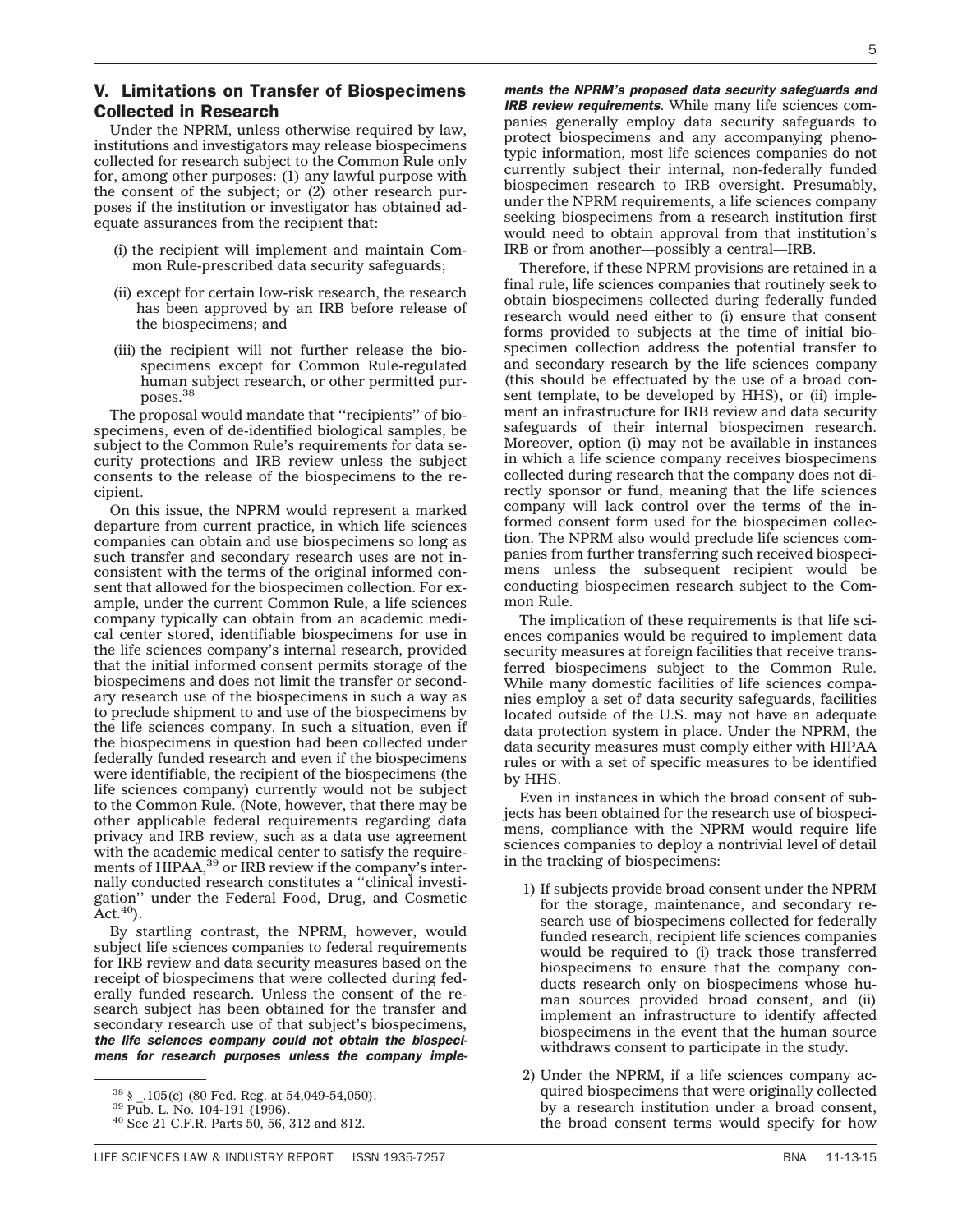long the collected biospecimens can be used.<sup>41</sup> Thus, the company would be responsible for tracking each batch of biospecimens collected under different broad consents to allow only for the research use of those biospecimens for which consent is still valid under the terms of the consent form (which could be indefinitely).

Given the increased importance of biospecimen research to life sciences companies for the development of drugs, devices and biological products, the NPRM, if finalized in its current form, could force meaningful changes to the external and internal research practices of many such companies, to the extent that industry research, either internally conducted or sponsored at other institutions, rely on biospecimens collected from federally funded research. Most alarmingly, however, if FDA follows these NPRM Common Rule requirements with its own parallel regulations, this would mean that even internal industry research and research sponsored at external institutions not otherwise subject to FDA jurisdiction, if using biospecimens collected in studies under FDA jurisdiction, may require IRB review and approval and adherence to data security standards. That would represent a level of intrusiveness of regulation in the inner research workings of life sciences companies that has little or no precedent in U.S. law. $42$ 

#### VI. Single IRB Mandate for Cooperative Research  $(S_$ <sub>-114</sub>)

The NPRM would mandate that all institutions located in the U.S. engaged in cooperative research covered by the Common Rule rely on a single IRB as the reviewing IRB for that study.<sup>43</sup> Cooperative research subject to the Common Rule would include federally funded "research" and "clinical trials," as that term is defined in the NPRM, that are conducted at an institution that receives federal funding and are not subject to FDA's regulations.44 The single IRB would be selected by the federal department or agency supporting or conducting the research, or by the lead institution if there is no such funding agency or department. The NPRM requirement would not apply to cooperative research for which more than single IRB review is required by law (e.g., FDA-regulated device studies).

The NPRM clarifies that this proposal would not relieve any site of its other obligations under the regulations to protect human subjects. Although a local IRB may conduct its own additional internal review, such a review would not be binding on the local site if not adopted by the single IRB, and its terms would not be enforced by OHRP.

The single IRB requirement would directly apply to clinical studies sponsored by life sciences companies and not federally funded only in the rare instance in which such research constitutes a "clinical trial," is conducted at a U.S. institution and not otherwise subject to FDA jurisdiction. Nevertheless, the requirement may lead to an overall increase in the use of single IRB review in industry sponsored trials because institutions may develop a general policy on the use of single IRBs for all research conducted at the institution once acclimated to the process of using central IRBs for federally funded research. Further, if as anticipated, FDA adopts a similar standard for clinical trials under FDA jurisdiction, unless prohibited by federal law, such as for FDAregulated device clinical trials, this would indicate a nearly uniform requirement for the use of central IRBs in multi-site, industry sponsored clinical trials. While this would represent a massive strengthening of life sciences companies' ability to force use of central IRBs in their sponsored trials, it would mark an erosion in the influence and importance of IRBs based within individual research institutions.

## VII. Data Security Safeguards (§ \_.105)

As discussed in Section V above, the NPRM proposes to require, for the first time, that institutions conducting research subject to the Common Rule implement specific data security safeguards. Life sciences companies would be required to implement these safeguards if they receive biospecimens that were collected in federally funded research, for which no consent was obtained permitting the release of the biospecimen to the life sciences company. The required safeguards are intended to protect against risks to the security or integrity of biospecimens or identifiable private information, as well as protect from any intentional or unintentional use, release or disclosure of biospecimens or identifiable private information.<sup>45</sup>

The NPRM would allow investigators and institutions to implement either (i) safeguards that meet the standards in the HIPAA rules, or (ii) specific measures to be published by HHS.<sup>46</sup> The specific measures to be published by HHS include security safeguards to limit access to physical biospecimens or information, ensure that access to electronic information is only authorized for appropriate use and ensure that biospecimens posing informational risks to subjects be protected. Therefore, life sciences companies would be required to adopt an adequate set of data security safeguards in order to receive biospecimens collected from research subject to the Common Rule.

#### VIII. Compliance Dates

The NPRM proposes an effective date of the final rule to be one year after publication in the Federal Register.<sup>47</sup> The compliance date also would be one year, except for certain transition provisions in which human subjects (including de-identified biospecimens) were involved prior to the compliance dates.<sup>48</sup> Research involving the use of prior collections of biospecimens would be grandfathered under the NPRM if the biospecimens were collected before the compliance date of the final rule, and the individually identifiable information associated with the biospecimens has been removed.

#### **Conclusion**

The NRPM includes extensive and substantive revisions to the Common Rule, which could considerably

<sup>&</sup>lt;sup>41</sup> §  $\text{\_}16(c)(1)(iii)$  (80 Fed. Reg. at 54,053). <sup>42</sup> Note that in some cases, state laws regarding genetic testing and other handling of specific categories of medical information (e.g., genetic test results, mental health information) may apply to internal company research, even if FDA regula-

<sup>&</sup>lt;sup>43</sup> §  $-114$ (c)(1)(iii) (80 Fed. Reg. at 54,052).<br><sup>44</sup> §  $-101$ (a) (80 Fed. Reg. at 54045).

<sup>&</sup>lt;sup>45</sup> §  $-.105$ (a) (80 Fed. Reg. at 54,049).<br><sup>46</sup> §  $-.105$ (b) (80 Fed. Reg. at 54,049).<br><sup>47</sup> 80 Fed. Reg. at 53,992.<br><sup>48</sup> §  $.101$ (k) (80 Fed. Reg. at 54,046-54,047).